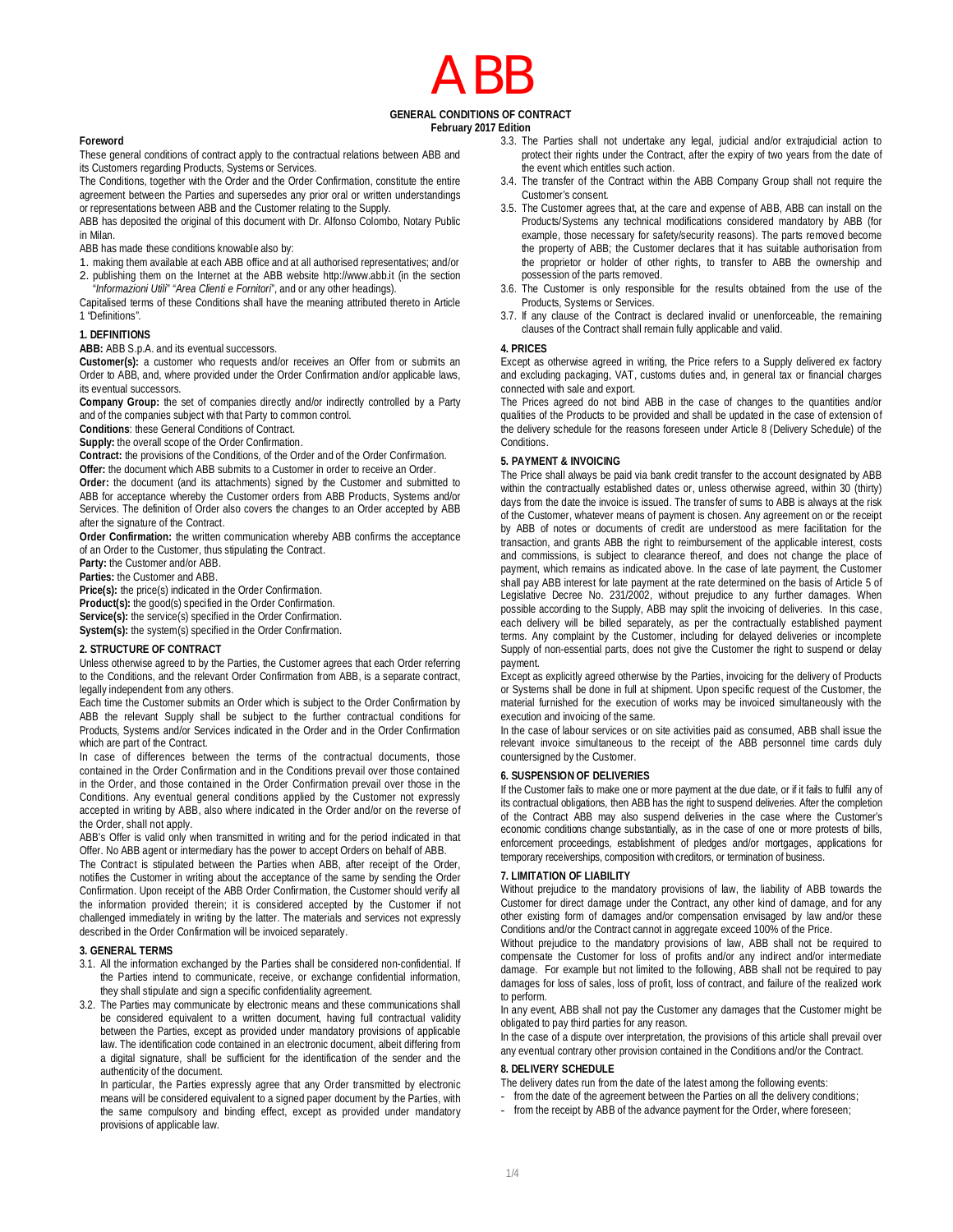# ABB

- from the receipt by ABB of the technical data from the Customer or third parties designated thereby or from the approval of the ABB's executive drawings and plans by the Customer, where foreseen;
- from the receipt by ABB of the materials which must eventually be provided by the Customer or by a third party designated thereby;
- when the Customer receives authorisation to import the material(s) or to make the payments, where applicable.

To calculate delivery dates, weeks of 5 (five) working days, excluding public holidays, are considered. The delivery dates indicated are considered automatically extended in the case of unforeseen events for a period of time equivalent to the duration of the event itself. ABB will not therefore be liable, in any case and for any reason, for any direct or indirect damages caused by the delivery of materials later than the date indicated; the Customer, however, accepts delivery of the material ordered also after that date. The delivery date is further extended if the Customer does not perform its contractual obligations on time and, in particular:

- if payments are not effected timely;
- if the Customer does not provide the data necessary at the schedule time before or during processing:
- if the Customer requests changes during the processing of the Order;

if the Customer delays delivery of material before or during the processing of the Order. If delivery is not made for any reason due to events independent from ABB, the delivery is

considered as made to all effects upon simple notice of completion of Supply.

By delivery date the Parties mean the date of issue by ABB of notice of goods ready or notice of shipment to the Customer, or consignment to the carrier or shipper indicated thereby in the Order, or in the notice of goods ready for testing.

#### **9. DELIVERY – PACKAGING – SHIPMENT AND TRANSPORT**

Except as otherwise agreed in writing, ABB delivers its Products and/or Systems ex factory, by delivery of the same to the Customer or to a third party engaged thereby in time. Otherwise, the Customer authorises ABB to select and appoint, on behalf of the Customer, a carrier or shipper, holding ABB harmless from any liability for the selection. The Products and/or Systems are always transported at the expense of the Customer and are not insured against risks deriving from transport, unless upon written request from the Customer contained in the Order with which the Customer undertakes to pay the relative costs. If the Customer fails to pick up the Products and/or Systems, ABB has the right to charge 1% (one percent) per month of the invoice value for storage costs (further to what is stated for late payment). Storage is provided at the Customer's risk. The Customer is obliged to check the Products and/or Systems and report any eventual shortages/deficits before accepting delivery by the carrier and, thus, before signing the transport document for receipt. Any eventual latent defects must be notified to the carrier by registered letter, copied to ABB, within eight days of receipt of the Products and/or Systems. Otherwise the Customer loses its associated rights. The return of Products/Systems or packaging is not accepted without the prior written consent of ABB. In this case too, the Products/Systems are transported at the Customer's own risk and expense.

The exclusion of packaging, in the case of goods for which it is normally used, or the use of special packaging, must be expressly requested by the Customer when placing the Order. ABB uses standard packaging materials and procedures, remaining explicitly discharged of any and all liability related to eventual faults and/or damages deriving from the packaging which, due to force majeure, the materials may suffer or cause during transport.

The material is always transported on behalf of the Customer and at the risk and liability thereof, also in the case of returns. The Customer must notify ABB of the necessary instructions for shipment and any other related measures, where ABB by contract is charged of this obligation; otherwise ABB will handle the shipment at the Customer's expense, without taking any liability.

#### **10. LIQUIDATED DAMAGES/DELAYS IN DELIVERY**

Liquidated damages for delay are applicable only if expressly indicated in the Order Confirmation. Where ABB, in the case of delay, is required to pay liquidated damages in accordance to Article 1382 of the Italian Civil Code, the same shall be the sole remedy available for the Customer, thus expressly excluding reimbursement of any further damages. Liquidated damages are not due when the delay in the performance is attributable to an unforeseen circumstance or to an event not related with the direct responsibility of ABB.

Liquidated damages shall be due only when the Customer has notified ABB by registered letter about its intention to apply the same and shall be due and applicable only from the date of receipt by ABB of such notification. In any case liquidated damages are not applicable where not demanded within 10 (ten) days from the delivery of the delayed Supply.

The Customer expressly renounces to set off the amounts due as liquidated damages with other sums due to ABB.

#### **11. TRANSFER OF RISKS**

The title of the Supply, and the related risks, shall pass to Customer from the day of delivery of Supply to the Customer directly or to the carrier, also where delivery is free of carriage or if assembly is included, or where transport is charged by ABB.

If shipment is delayed or becomes impossible due to reasons not attributable to ABB, the Supply remains in storage at the expense, risk and liability of the Customer.

#### **12. FORCE MAJEURE**

Force Majeure" shall mean any event beyond the reasonable control of the Parties, and shall include, without limitation, the following:

- (a) war, hostilities or warlike operations whether declared or not, munitions of war,
- (b) rebellion, revolution, insurrection, riot, civil war, civil commotion and terrorist acts,
- (c) confiscation, nationalization, mobilization, commandeering, sanctions, blockade, requisition or any other act or failure to act of any local state or national government authority,
- (d) strike, sabotage, lockout, embargo, blockade, industrial dispute, shipwreck, shortage or restriction of power supply, epidemics, quarantine and plague,
- (e) natural catastrophes such as earthquake, storm, fire, flood or inundation, tidal wave,
- (f) munitions of war, explosive materials, ionising radiation or contamination, nuclear and pressure waves, except as may be attributable to the Party's use of it
- (g) actions or omissions by any state authorities, prohibition on exportation or importation of material or equipment or services.

If a Party is prevented, hindered or delayed from or in performing any of its obligations under the Contract by Force Majeure, then it shall give notice to the other Party and shall be excused performance of such obligations for so long as such Force Majeure prevents it from performing them. Force Majeure shall however not apply to any obligation of the Customer to make payments to the Contractor herein.

If the Contractor suffers delay and/or incurs cost by reason of such Force Majeure, the Contractor shall be entitled to an extension of time under the Contract including time required for demobilization/remobilization and if the event of Force Majeure occurs in the country where the Site is located, payment of any such cost.

If the performance of the Contract prevented, hindered or delayed for a single period of more than sixty (60) days or an aggregate period of more than ninety (90) days on account of Force Majeure either Party may terminate the Contract as provided.

### **13. TECHNICAL DOCUMENTATION**

The Customer acknowledges to have been informed about the safety rules relevant to use of the Products.

Except for particular different instructions to be agreed in writing, the machines, devices and materials are compliant with the CEI (Italian Electro-technical Committee) rules, with IEC and/or with the specific sector technical rules and/or current EU Directives. The weights, dimensions and illustrations of the Products, which are provided only for information, correspond essentially to the technical characteristics indicated in the ABB documentation; in the case of a Supply whose Price is agreed with specific reference to the weight, usage tolerances apply. ABB reserves the right to apply, at any time, such non-substantial modification to its Products or Systems as it shall consider appropriate, informing the Customer however if these can have an impact on the installation of the same.

If the Customer proposes technical modifications to the ABB scope of supply, as indicated in its Offer or in the designs submitted, in such that a way that the same have mandatory application, there must be full written agreement between the Parties both on the variations or modification that may cause in the Prices, and on the delivery date established previously. The presentation of proposed modifications does not suspend the validity of the Contract.

#### **14. TESTS**

The Customer has the right and the duty to notify, in due time, the intention of attending, at its own expense, routine tests of the materials at the ABB's factories. In such event, ABB will notify the Customer with sufficient warning, the date on which the tests will be executed: if the Customer is not present on such date, the tests will be executed in any case and the results notified thereto.

When the Customer requires and ABB accepts further unplanned tests, these shall be at the Customer's expense.

No later than 30 (thirty) days from completion of the works by ABB, the Customer, if so agreed, may request the inspection of materials at its premises or at the installation site, to verify their regular operation.

In this case, all the relevant costs, including travel, labour, transport of the inspectors, shall be borne by the Customer; these tests are executed at the Customer's risk and liability, which must also take responsibility for the complete safety of the workplace, also as required by Article 26 below.

Once these tests are favourably completed, or the aforementioned period has expired without the Customer requesting the said tests, the Supply is considered accepted by the **Customer** 

Where, at these tests, the Supply is found not to comply with the Contract, ABB shall be put in the position to eliminate the deficiencies as soon as possible. The repair of such defects constitutes the only remedy which ABB shall be required to implement, with express exclusion of the further damages or the termination of the Contract.

#### **15. ASSEMBLY**

Except as otherwise agreed, the installation of devices and assembly of components and, more in general, of the Supply are executed at the care and expense of the Customer. Upon request of the Customer, the installation may be ordered from ABB at the Prices indicated at the date of request. The Customer must prepare the necessary works and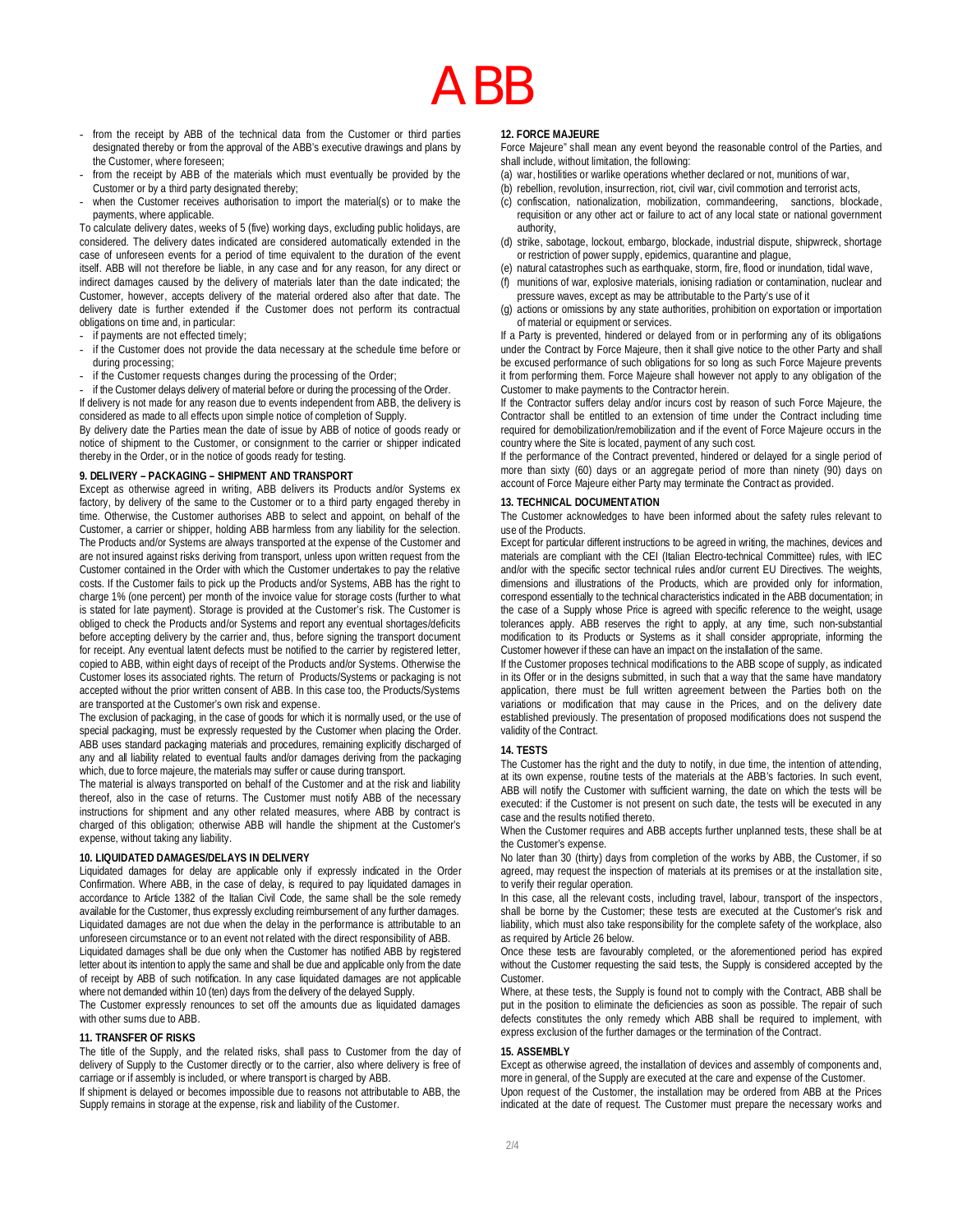connections in good time and provide all the hook-ups and preparation as necessary, including the safety of the premises where the installation is to be executed.

# **16. WARRANTY – CLAIMS**

ABB guarantees the Supply according to the applicable law. Upon expiration, the warranty expires even if the devices have not been operated for any reason. In the case of faults, as long as this does not depend on assembly errors by the Customer or third parties, on incorrect use of the materials, lack of or incorrect maintenance, normal wear and tear, faults caused by inexperience or negligence by the purchaser or by transport, by the improper storage of the materials, or failure by the Customer to adopt measures to reduce eventual dysfunction, overload with respect to the contractual limits, by unauthorized intervention, by tampering or action effected by the Customer, to force majeure, ABB will, throughout the warranty period, repair or replace any defective part of Supply free of charge at its premises. No activity whatsoever (including repair or replacement) will be carried out by ABB outside its premises. Repair or replacement will be executed only if the Customer has performed all its obligations to that date.

The Customer may not suspend performance of the obligations in any case in which this warranty is invoked. The term for the repair or replacement of the faulty Supply will be agreed by ABB and the Customer. The shipment of any Supply claimed to be faulty by the Customer to ABB's premises and subsequently by ABB to the Customer, shall be at the risk and under the responsibility of the Customer, who shall arrange adequate insurance coverage. The Supply repaired or replaced is shipped at the expense and risk of the Customer. Any dispute about a shipment has no effect on the remainder of the Supply. The Products replaced by ABB become the property of ABB.

The warranty period is 12 months from delivery of the Supply, even when the Supply has not been placed in service. Any claim regarding the Supply, machinery, plant or components not compliant with the specifications or the contractual documentation must be raised in writing, within a maximum term of 8 days from delivery, when the time limit for action expires. In the case of Systems, this term is 60 days from execution of the disputed service when the time limit for action expires.

In the case of latent defects, the terms indicated above run from the date of discovery. Once the warranty period has expired claims are not accepted, even for latent defects. Where the claim is timely and justified, ABB's obligation is limited to replacement of the goods found not in compliance or repetition of execution of the non-compliant service, excluding all rights to the Customer to seek termination of the Contract and/or compensation of damages. With reference to the provision of spare parts, ABB reserves the right to provide material either from the original supplier or from equivalent supplier.

#### **17. EXPRESS CANCELLATION CLAUSE**

In accordance with Article 1456 of the Italian Civil Code, ABB may terminate the Contract upon the occurrence of any of the following events:

- non-payment by the Customer by the terms agreed in the Price and/or the relative variations of the same foreseen at Article 4 of these Conditions;
- non-compliance with Article 24 entitled "Business Ethics";
- non-compliance with Article 26 entitled "Activities at the Customer's premises safety at work" and the provisions in matters of occupational health, safety and hygiene, and environmental protection, with specific but not limited reference to Legislative Decree no. 81/2008, as amended;
- failure to respect the limitations and obligations envisaged at Article 20 entitled "Export Control";

non-compliance with the provisions of Article 19 "Intellectual Property Rights".

ABB shall notify the Customer of its intention to terminate the Contract with formal notification by registered mail. The termination of the contract will be effective from the date of receipt by the Customer of such a letter.

### **18. TERMINATION**

Each Party, before the termination of the Contract, shall give a formal notification to the other Party to remedy the non-performance within a minimum period of 30 days, pursuant to Article 1454 of the Italian Civil Code. In any case, the Customer may not terminate the Contract if ABB has started to remedy before the expiry of the term indicated above and, thus continued in good faith to execute the Contract with due diligence.

#### **19. INTELLECTUAL PROPERTY RIGHTS**

The Parties do not grant each other the right to exploit their brands, commercial names or other denominations (or those of their respective Company Groups) in any type of publication, including advertising, without the prior written consent of the other proprietor Party.

Each Party grants the other only the licenses and rights expressly specified in the Order Confirmation.

All data, information, documents, as well as the intellectual property rights whether registered or not (hereinafter collectively indicated as the "Documentation"), in whatever form transmitted, remain the sole and exclusive property of ABB and are supplied to the Customer only for the performance of the Contract.

The Customer shall not use the Documentation received for reasons other than those foreseen under the Contract; the Customer shall not communicate to third parties, reproduce or license the Documentation received without the explicit prior written authorisation of ABB.

The Customer shall return the Documentation received to ABB along with all copies (if any) upon simple request from ABB whenever the said Documentation is no longer necessary for the performance of the Contract and/or of for the use of the Supply, except as otherwise agreed by the Parties.

If the Customer intends to use the Documentation provided and the relevant Supply to incorporate the same in other goods/documents, the Customer shall be responsible to ensure that in the use to be made thereof, the industrial property rights of third parties are not breached and exclusively assumes full liability for the consequences deriving from any possible violations, keeping ABB fully indemnified from/for of all kind of liability.

In any case, if the Contract is executed by ABB on the basis of the Customer's specific technical documentation, ABB assumes no liability for any eventual violation of the industrial property rights of third parties and the Customer shall keep ABB fully indemnified from/for of all kind of liability.

#### **20. EXPORT CONTROL**

The Customer agrees not to disclose, use, export, or re-export, directly or indirectly, the Supply except in compliance with all applicable export control regulations. The Customer also represents and warrants that the Supply will not be used, directly or indirectly, for military or nuclear applications, for the design or production of chemical or biological weapons or precursor chemicals for such weapons; for the design or production of nuclear weapons; or for the design or production of missile delivery systems without ABB prior written consent.

If required for delivery to the Customer, ABB shall apply for an export license from the appropriate national export control authorities, but only after the Customer has provided any documentation required from it for the license application. The Customer shall furnish such documentation within a reasonable time. Any delay in obtaining such license shall suspend performance of the Contract by ABB. If an export license is not granted or, once granted, is thereafter revoked or modified by government authorities, the Contract may be canceled by ABB without liability for damages of any kind that result from such cancellation. The Customer shall provide ABB an export control letter of assurance or end-user statement in a form satisfactory to ABB.

During the life of the Contract, the Customer also agrees not to export, re-export, or otherwise supply the Supply, directly or indirectly, to any of the countries, entity, or individual that is subject to restrictions under applicable national or multilateral sanctions programs.

The supply of imported goods and/or goods for export, in case of non-Italian customer, is possible only after obtaining the necessary authorization from the competent government authorities.

ABB shall be entitled to reject the pick-up of the ABB goods by a freight forwarder not approved by ABB.

#### **21. GOVERNING LAW AND JURISDICTION**

The Contract is governed by Italian law. Any dispute regarding the validity, interpretation, execution and/or termination of the Contract, the Conditions, the Order and/or the Order Confirmation shall be referred to the exclusive jurisdiction of the Court of Milan, Italy. In any case, the Vienna Convention on Contracts for the International Sale of Goods of

1980 shall not apply to the Contract.

### **22. WITHDRAWAL**

ABB has the right to withdraw from the Contract upon the occurrence of any of the following events:

- changes in the ownership or the company structure thereof;
- within thirty (30) days after an event of force majeure in accordance to Article 12 "Force majeure".

In the case of termination, the Customer shall return to ABB the designs, drawings and technical documentation owned by the latter, with no right to indemnity or compensation of any kind.

ABB shall notify the Customer of its intention to withdraw from the Contract by sending a registered letter

Termination shall be effective from the date of receipt of such notice.

#### **23. DATA PRIVACY**

ABB hereby acknowledges that, under and for the effects of Article 13 of Legislative Decree no. 196 of 30 June 2003, the data provided by the Customer shall be processed solely for contractual purposes and for the fulfilment of the related legal requirements, including tax or accounting requirements. The information shall be processed using both electronic and manual recording systems, and in any case shall be stored in secure environments. Processed data and information may be disclosed to third parties operating in Italy or abroad, solely for the purposes specified above.

Processed data and information shall not be distributed.

In accordance with the above-mentioned law, ABB acknowledges that the Customer may exercise the rights provided under Article 7 of Legislative Decree no. 196 of 30 June 2003, at ABB's headquarters, by contacting the ABB Group's Data Privacy Department at the following email address: cdc.dataprivacy@it.abb.com.